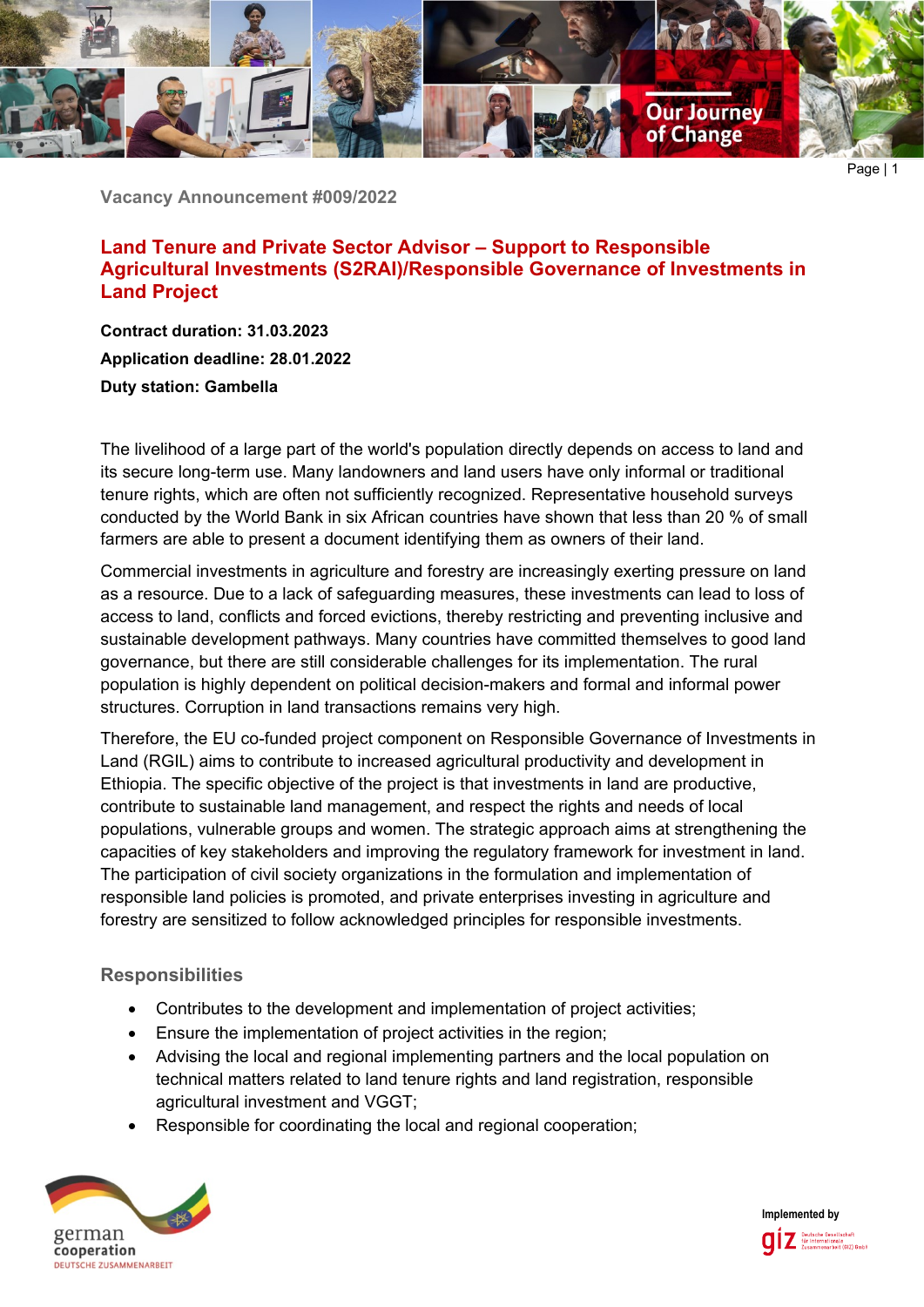

- Coordinating cooperation with civil society organizations at local and regional level;
- Coordinating the implementation of Commercial Agricultural Management Information System (CAMIS) and its integration with National Rural Land Administration Information System (NRLAIS) in the region;
- Closely coordinating with other project team members;
- Communicate the project adequately at regional level (e.g. sign posts, flyer etc.) and network with all regional partners and stakeholders;
- Facilitate and support partners on all areas of project management/planning, implementation and monitoring
- Facilitate and support capacity developments/trainings, workshops, forums, seminars
- Develop activities within the project's log frame
- Leads and assists in the conduct of regional evaluation/impact assessment studies;
- Assists with capacity building initiatives to facilitate a culture of results-based management;
- Represents the project at meetings, conferences, courses, seminars, committee meetings and workshops;
- Performs related duties as required.

## **Tasks**

- Advise regional authorities and the relevant departments on the development and improvement of procedures to strengthen land use rights and responsible land investments; with a focus on women and other vulnerable groups;
- Facilitate & support training needs assessment & analysis and capacity development
- Facilitate and support the development of inclusive business models in cooperation with other GIZ projects;
- Facilitate and strengthen capacities of relevant stakeholders to link smallholder producers with commercial investors through formalized and inclusive business contracts;
- Support standardized monitoring procedures to assess investment projects according to agreed economic, social and environmental performance indicators including the roll-out of the developed remote sensing monitoring system;
- Strengthen capacities of regional and woreda level authorities to screen and identify suitable investors that are competing for land and to negotiate contracts with them;
- Support domestic investors to comply with environmental and social minimum standards, focussing on community investor dialogues and environmentally and socially sustainable agricultural practices;
- Advise regional authorities and the relevant departments on the development and improvement of procedures to strengthen land use rights and responsible land investments; with a focus on women and other vulnerable groups;
- Facilitate & support training needs assessment & analysis and capacity development



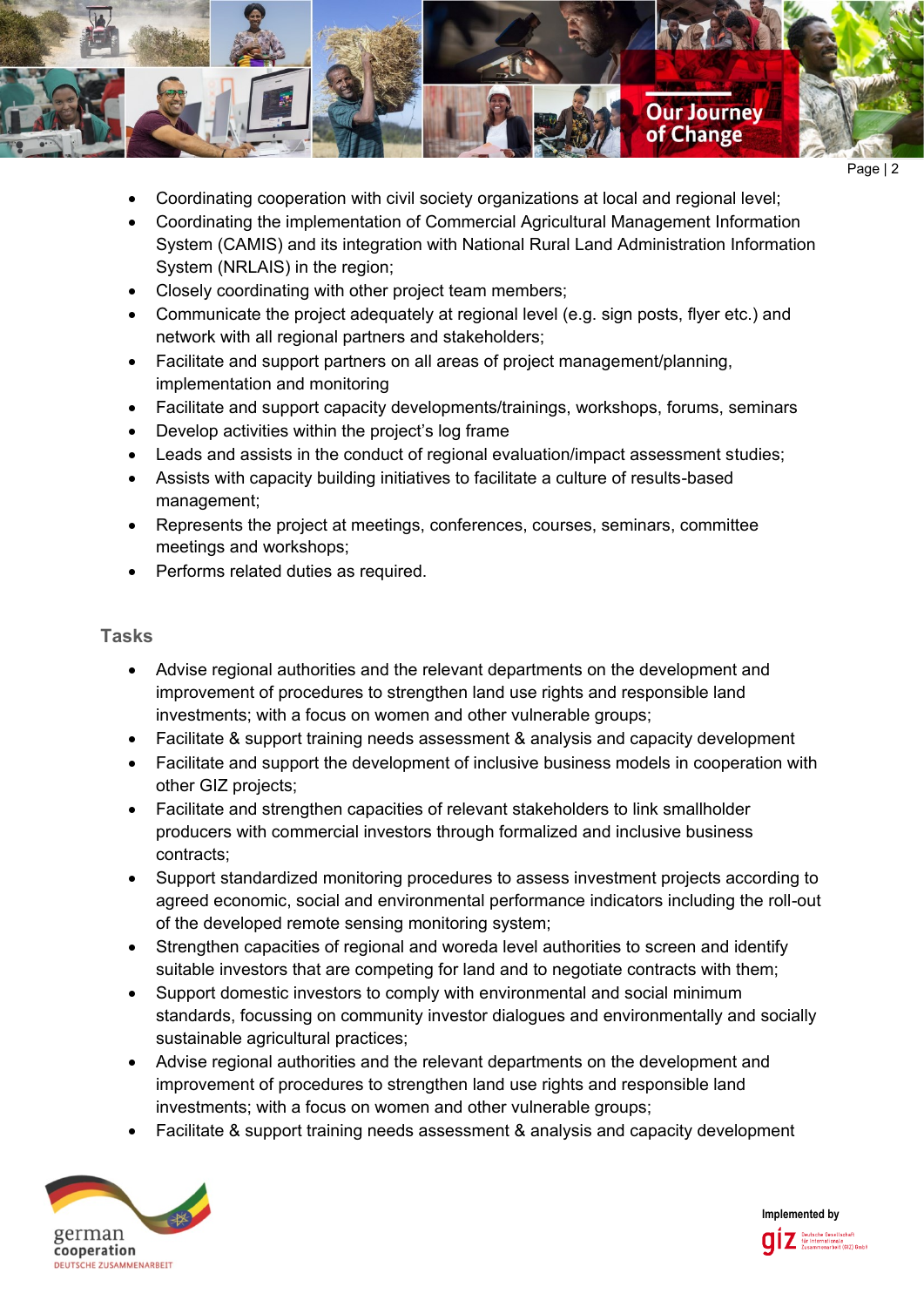

- Page | 3
- Facilitate and support the development of inclusive business models in cooperation with other GIZ projects;
- Facilitate and strengthen capacities of relevant stakeholders to link smallholder producers with commercial investors through formalized and inclusive business contracts;
- Support standardized monitoring procedures to assess investment projects according to agreed economic, social and environmental performance indicators including the roll-out of the developed remote sensing monitoring system;
- Strengthen capacities of regional and woreda level authorities to screen and identify suitable investors that are competing for land and to negotiate contracts with them;
- Support domestic investors to comply with environmental and social minimum standards, focussing on community investor dialogues and environmentally and socially sustainable agricultural practices.

# **Qualifications, experience, and competencies**

### **Qualifications**

• Master's degree from an accredited college or university in land management, land administration, agricultural economics, geography or related fields.

#### **Professional experience**

• At least 5 years of professional experience in line with the field of land-related issues.

## **Other knowledge, additional competencies**

- Basic knowledge of Ethiopian Land Governance and Land policy;
- Ability to collaborate with relevant stakeholders to provide relevant information for ongoing evaluation of project activities, effects and impacts;
- Ability to compile and analyses data and prepare comprehensive reports;
- Excellent communication skills, both written and oral in English and Amharic;
- Knowledge of the local language in Gambella is a strong asset;
- High level of knowledge in the MS Office package;
- Basic knowledge of GIS and Remote Sensing is advantageous:
- High degree of creativity, initiative, integrity and accountability;
- Good self-management and interpersonal skills, team spirit and to operate effectively and detail-oriented in a fast-paced environment;
- Competent in building strategic relationships among teams to help achieve company goals.
- Demonstrated strong problem-solving skills
- Willingness to travel to various project regions (up to 30%).